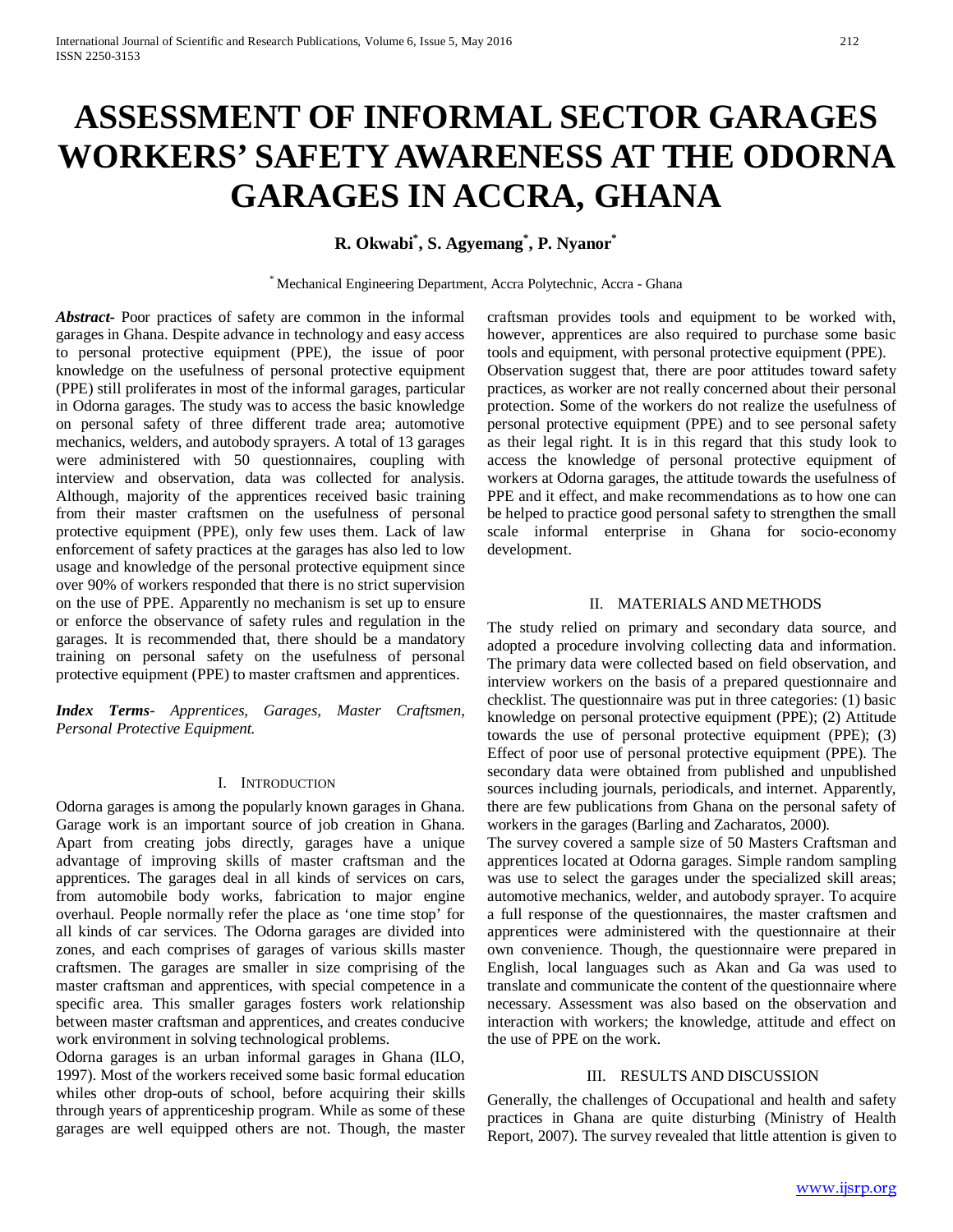the Occupational health and safety in Ghana. Apparently there are no safety policies to guide the garages in Ghana. None of the garage visited has safety booklets, leaflet or posters. It is not surprising that 100 percent of the responders claim the authorities have recently, not organized any safety program for them. The welders however, in the past have received some form of training on personal safety and proper handling of combustible materials organized by Air Liquide Ghana.

The questionnaire cover areas of demographic characteristic, knowledge of personal protective equipment (PPE), attitude toward personal safety, and the effect of poor use of PPE on workers' health.

#### *A. Demographic characteristics*

The fact that majority of the respondents are between the ages of 15 and 30 (58%) years, proves that many of the workers start the apprenticeship program at an early age. (**See table 1**) Observation also indicates that majority of the workers who perform an activity without using personal protective equipment fall under this age group. This has a significant bearing as it implies that majority of these young ones who are to developed the small and medium scale informal sector are at a high risk of health hazards. The workers between the ages of 45 and 60 (14%) years are mostly master craftsmen, of which many retired premature as a result of the hazards accrued during their early ages as apprentice.

# **Table 1: Distribution of age**

| age       | master | apprentice | attach<br>ment<br>person<br>nel | percentage<br>$\frac{0}{0}$ |
|-----------|--------|------------|---------------------------------|-----------------------------|
| $15 - 30$ |        | 28         | 1                               | 58                          |
| $30 - 45$ | 7      | 7          |                                 | 28                          |
| $45 - 60$ | 6      | 1          |                                 | 14                          |
| $60+$     |        |            |                                 | 0                           |
| Sub       |        |            |                                 |                             |
| total     | 13     | 36         | 1                               | 100                         |
| Overal    |        |            |                                 |                             |
| 1 total   |        | 50         |                                 | <b>100</b>                  |

Table 2 shows that at least all the workers had enrolled in primary school, with 12 (24 percent) dropout of school at junior school level in search for greener pasture. Majority of these drop out take up apprenticeship program so as to acquired basic skills for self-employment or be employed by a company. The remaining apprentices 38 (76%) who continue and completes junior school also end up with their school dropout colleagues on the same apprenticeship program. In contrast to that, 4 (8%) apprentices upgraded themselves by attending secondary school or vocation school. The dramatic decline in the academic ladder was attributed to parents' inability to pay their words school fees, as reported by UNESCO Institute of statistics (2011).

#### **Table 2: Educational level of respondents**

| school         | master | apprentice | attachment<br>personnel | percentage<br>$\%$ |
|----------------|--------|------------|-------------------------|--------------------|
| no             |        |            |                         |                    |
| schooling      |        |            |                         | 0                  |
| Primary        |        |            |                         |                    |
| school         | 3      | 9          |                         | 24                 |
| Junior         |        |            |                         |                    |
| school         | 9      | 25         |                         | 68                 |
| Secondary      |        |            |                         |                    |
| school         |        | 1          |                         | $\mathbf{2}$       |
| Vocational     |        |            |                         |                    |
| school         | 1      | 1          | 1                       | 6                  |
|                |        |            |                         |                    |
| sub total      | 13     | 36         | 1                       | 100                |
| <b>Overall</b> |        |            |                         |                    |
| total          |        | 50         |                         | 100                |

# *B. Knowledge on personal protective equipment (PPE)*

Personal protective equipment (PPE) are equipment design to protect the user's body from injury or infection. The PPE reduces worker exposure to hazards such as heat, chemical, physical, and airborne particulate matter. When asked as to whether PPE protect us from injury, 48 (96%) of the workers responded yes leaving only 2 (4%) worker who have no knowledge of the importance of PPE. The entire worker (100%) responded that, currently, they have never received any training on personal safety and on PPE. Table 3 gives summary of the response to questions on PPE posed to respondents. This was consistent with the findings of survey conducted by E. Adei, D. Adei and S. Osei-Bonsu (2011) among the autobody spraying garages where only 6.7 percent of the sprayers received education on safety that can help to upgrade the knowledge of potential hazard of material used on cars, furniture and coffin spraying industry. Additionally, insufficient OHS education has been one of the challenges to occupational health and safety practices (Ministry of Health Report, 2007).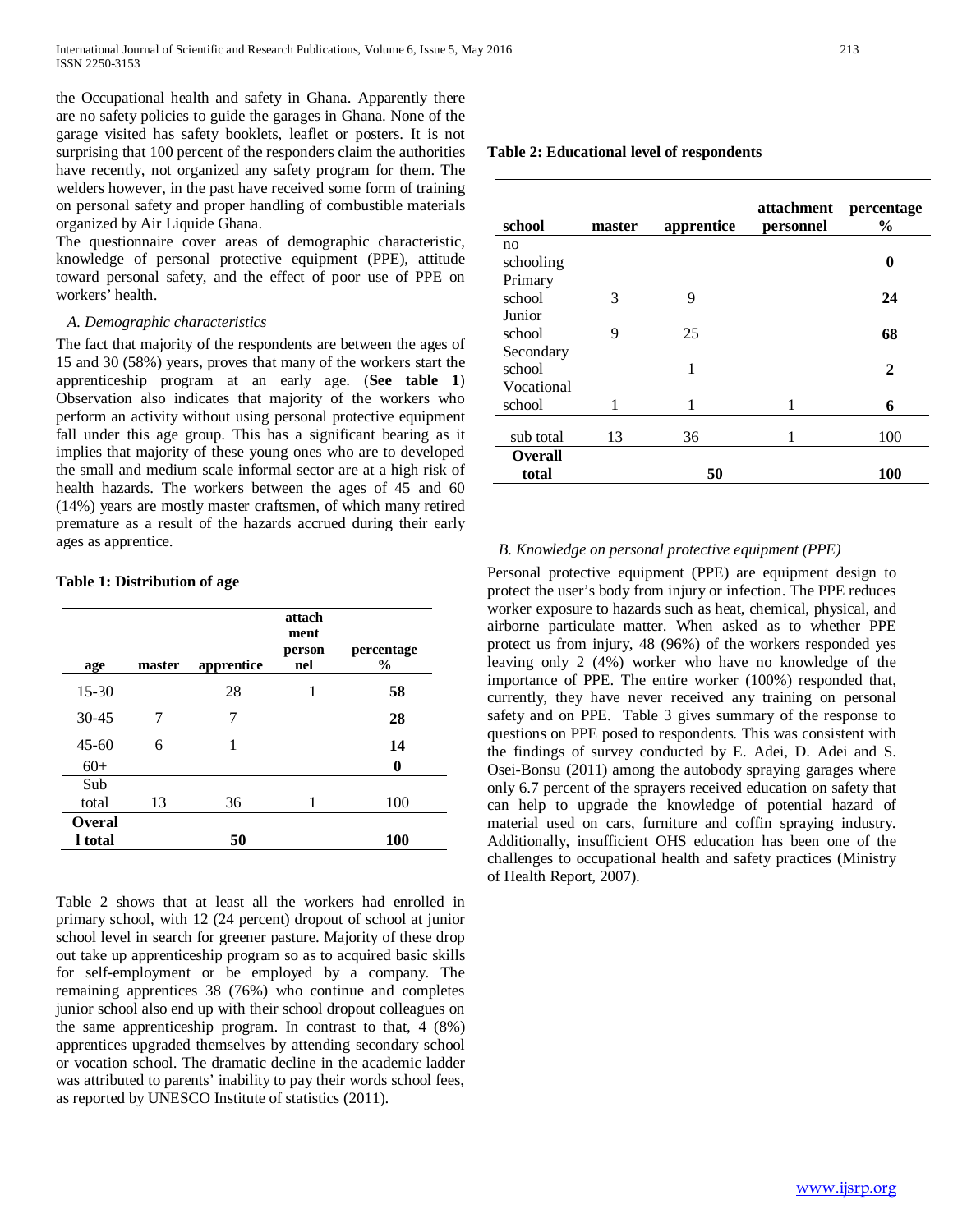| <b>Activity</b>            | <b>Resp</b><br>onse | mast<br>ers | appre<br>ntice | attach<br>ment<br>person<br>nel | Total |
|----------------------------|---------------------|-------------|----------------|---------------------------------|-------|
|                            |                     |             |                |                                 |       |
| Personal<br>safety         | YES                 | 38.5        | 44.4           | 0.0                             | 42.0  |
| induction                  | NO.                 | 61.5        | 55.6           | 100.0                           | 58.0  |
| Protection<br>from injury  | YES                 | 92.3        | 97.2           | 100.0                           | 96.0  |
| by PPE                     | NO.                 | 7.7         | 2.8            | 0.0                             | 4.0   |
| Organizatio<br>n of safety | YES                 | 0.0         | 0.0            | 0.0                             | 0.0   |
| programs<br>on personal    |                     | 100.        |                |                                 |       |
| safety                     | NO                  | 0           | 100.0          | 100.0                           | 100.0 |

**Table 3: Workers' knowledge of PPE in percentage**

Majority of the master craftsmen (trainers), 8 (61.5%) had never conducted training on personal safety for their apprentices and on the part of the apprentices, 20 (55.6%) responded not to have received an induction on safety when they started work. Out of this response, autobody sprayers are of the majority.

# C. *Attitude towards the use of personal protective equipment (PPE)*

Although 48 (96 percent) of the respondent are aware of the fact that, PPE usage is one of the ways by which work related injury may be prevented, only 6 (12 percent) of the respondent wear the PPE at all time. Further observation shows that out of the 12 percent workers who answered that they use the PPE at all times during work, only 8 percent were observed to be actually using the PPE.

Since majority (76.9 percent) of the master craftsmen do not often wear the PPE they often do not monitor and insist on the use of the PPE of the apprentices, as 36 (72 percent) respondents claim there is no strict rules and monitoring of the wearing of PPE. Some of the workers blame their infrequent use of the PPE to the high ambient temperature of the working environment, others said they feel uncomfortable in them and often slowdown the work, whiles majority claims that they could not afford the PPE as stipulated by the Regional Committee for Africa Report (2004) that, the OHS challenges faced by Africans is due to endemic poverty and poor performance of African economies.

The decline in the use of PPE is not surprising as majority of the respondents (56 percent) are of the view that such PPE must be provided by the master craftsmen. The 44 percent who were of the view that the PPE must be provided by the apprentices, gave reasons such as: the informal sector is small scale enterprise and therefore master craftsmen cannot afford the provision of the PPE to the apprentices.

| <b>Activity</b>                       | <b>Respo</b><br>nse | mast<br>ers | appre<br>ntice | Attach<br>ment<br>person<br>nel | <b>Total</b> |
|---------------------------------------|---------------------|-------------|----------------|---------------------------------|--------------|
| Frequency<br>in wearing               | all time<br>some    | 23.1        | 5.6            | 100.0                           | 12.0         |
| <b>PPE</b>                            | time                | 53.8        | 55.6           | 0.0                             | 54.0         |
| <b>Monitors</b>                       | never               | 23.1        | 38.9           | 0.0                             | 34.0         |
| the<br>wearing of<br>PPE by<br>master | YES                 | 30.8        | 27.8           | 0.0                             | 28.0         |
| craftsmen                             | NO                  | 69.2        | 72.2           | 100.0                           | 72.0         |
| Providing<br>of PPE                   | master<br>apprent   | 53.8        | 55.6           | 100.0                           | 56.0         |
|                                       | ice                 | 46.2        | 44.4           | 0.0                             | 44.0         |
| Attend<br>regular                     | YES                 | 7.7         | 0.0            | 0.0                             | 2.0          |
| check up                              | NO                  | 92.3        | 100.0          | 100.0                           | 98.0         |

**Table 4: Workers knowledge on PPE in percentage**

A worker in the garages supposed to equip himself with all the necessary PPE to prevent burns, cuts, electrical shock, inhaling toxic vapours and mist, swallowing paints and absorbing contaminant through the skin and eye (Rongo, 2004). Apart from the workers (12 percent) who wear PPE at all time, majority 49 (98 percent) of the workers do not go for regular check-up. In response to this disturbing issue, majority of the workers claim that the daily income is insufficient, as it is 'hand to mouth' kind of work. This claim was supported by the Chairman, Mr. Kwasi Odame of Odorna garages, and relent that, if periodic checkups can be provided for them, the situation may be reversed.

# D. *Effect of poor use of personal protective equipment (PPE)*

Garages can be dangerous places due to the many hazards looming around in the form of occupational skin problem, electric shock, burns, cuts, falling object on the eye and noise (automotive mechanics); sparks, heat, cuts, scratches, electric shock, radiation exposure to the eye 'arc eye' and burns (Welder); dusts, mists, fumes, solvent vapour, cuts, puncture and damage to the skin (autobody sprayer). Effect of these hazards on the human organs can be temporal or permanent illness or death.

One will then expect that a worker working in any of these garage will put on the PPE to prevent the obvious injuries for not wearing PPE, however, lack of knowledge on the effect of not wearing PPE on the worker has excavated the low usage of PPE.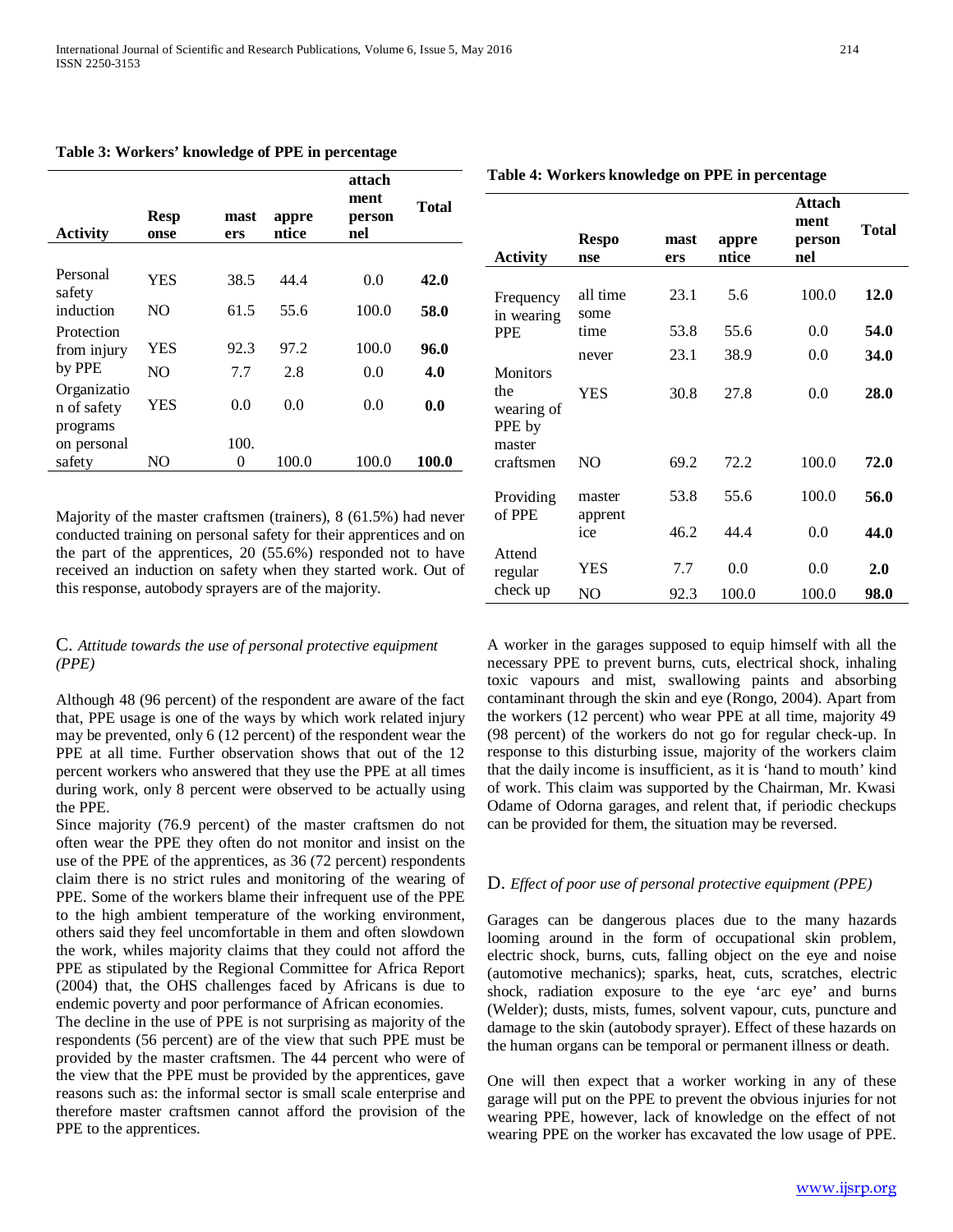Although 68 percent reported work related accidents took place in some of the garage, 58.8 percent of the injuries were minor. A number of these injuries could have been prevented, if workers could have adopted the culture of wearing PPE, at all times and in the appropriate way.

Injured apprentices are faced with huge socioeconomic burden with majority (55.9 percent) of the respondents claiming that the cost of injury is mostly borne by them. The apprentices are mostly low income earners, spending the little they earn on medical bills puts a lot of pressure on their finances.

|  |  |  |  | Table 5: Effect of poor use of PPE in percentage |
|--|--|--|--|--------------------------------------------------|
|--|--|--|--|--------------------------------------------------|

| <b>Activity</b>                           | <b>Respon</b><br>se | mas<br>ters | app<br>rent<br>ice | attac<br>hmen<br>t<br>perso<br>nnel | <b>Total</b> |
|-------------------------------------------|---------------------|-------------|--------------------|-------------------------------------|--------------|
| Workshop                                  | <b>YES</b>          | 61.5        | 72.2               | 0.0                                 | 68.0         |
| accident                                  | NO                  | 38.5        | 27.8               | 100.0                               | 32.0         |
| Type of                                   | major               | 23.1        | 30.6               | 0.0                                 | 41.2         |
| injury                                    | minor               | 38.5        | 41.7               | 0.0                                 | 58.8         |
| Provision                                 | <b>YES</b>          | 0.0         | 5.6                | 0.0                                 | 5.9          |
| of first aid                              | N <sub>O</sub>      | 61.5        | 66.7               | 0.0                                 | 94.1         |
| Cost                                      | master              | 30.8        | 30.6               | 0.0                                 | 44.1         |
| borne by                                  | individual          | 30.8        | 41.7               | 0.0                                 | 55.9         |
|                                           | both                | 0.0         | 0.0                | 0.0                                 | 0.0          |
| Return<br>back to                         | YES                 | 61.5        | 72.2               | 0.0                                 | 100.0        |
| work                                      | N <sub>O</sub>      | 0.0         | 0.0                | 0.0                                 | 0.0          |
| Injury<br>slows<br>down<br>productio<br>n | YES                 | 61.5        | 72.2               | 0.0                                 | 100.0        |
|                                           | NO                  | 0.0         | 0.0                | 0.0                                 | 0.0          |
| for<br>Fund<br>injure                     | <b>YES</b>          | 7.7         | 0.0                | 0.0                                 | 2.0          |
| person                                    | NO                  | 92.3        | 100.0              | 100.0                               | 98.0         |

# IV. CONCLUSION AND RECOMMENDATION

This study shows that despite the high level of awareness on the usefulness of PPE, there still prevail poor attitude towards the use of PPE among Odorna garages. The little knowledge on long term effect of solvent vapour and inhaling of fumes and dusts to lungs; ultra-violet radiation to the eye; and grease, oil, solvent to the skin was established. One can only conclude that there should be collaboration between the Associations of Garages, Government Agencies, Ghana Health Service to train workers on the importance of using personal protective equipment (PPE) at all time and in the correct way. The fact that PPE is warn at all times does not necessarily guarantee invulnerable of the hazards in the workshop, to this the training should include an intensive education on the need to have regular checkup (100 percent

workers do not attend regular checkup). Master craftsmen must also integrate into their training to apprentices the usefulness of PPE. Medical screening of the workers is proposed by the study to gain further insight into the adverse health effects resulting from their work. A comprehensive study in other workshops across the country is warranted to obtain a holistic picture nationwide for the necessary policy considerations.

The low number of attachment personal (2 percent) show that there is absolutely no collaboration between the training institutions and garages.

My recommendation includes that:

- 1. The government needs to take a very active role in the development and implementation of a legal framework under which the activities in the garages are to be regulated, to ensure health safety for workers.
- 2. The Association of Garages should ensure that every master craftsman is taken through an intensive safety training workshop for certification before owning a garage.
- 3. The Association of Garages should provide frequent training on health safety and first aids for all the workers.
- 4. Master craftsmen in conjunction with the Association of Garages should ensure the provision and usage of PPE to all workers.
- 5. Provision of free medical screening to encourage regular checkup by the workers, and hence minimize the inherent risks of injury.
- 6. The training institutions should collaborate with the master craftsmen to encourage them to upgrade at the institutions and inversely take up students on attachment program.

# ACKNOWLEDGMENT

My sincere thanks go to Mr. Kwasi Odame and the entire workers of Odorna garages for their responsive through my research work. My gratitude to my friend Bro. Collins also at Odorna garages and the mechanical staff of Accra polytechnic not forgotten the Almighty Jehovah God.

# **REFERENCES**

- [1] B. B. Puplampu & S. H. Quartey, Key issues on occupational Health and Safety Practices in Ghana: A Review, International Journal of Business and Social Science, 2012.
- [2] E. Adei, D Adei, & S. Osei-Bonsu, Assessment of perception and knowledge of occupational chemical harzards, in the Kumasi Metropolitan spray painting industry, Ghana: Journal of Science and Technology, Vol. 31, 2011, pp 83-94.
- [3] Bello, D., Redlich, C. A., Stowe, M. H., Sparer J., Woskie, S. R., Streicher, R. P., Hosgood H. D. and Liu, Y. (2008. 'Skin exposure to aliphatic polyisocyanates in the auto repair and refinishing industy: II. A quantitative assessment'. Annals of Occupational hygience Advance (Access published online on January 21.